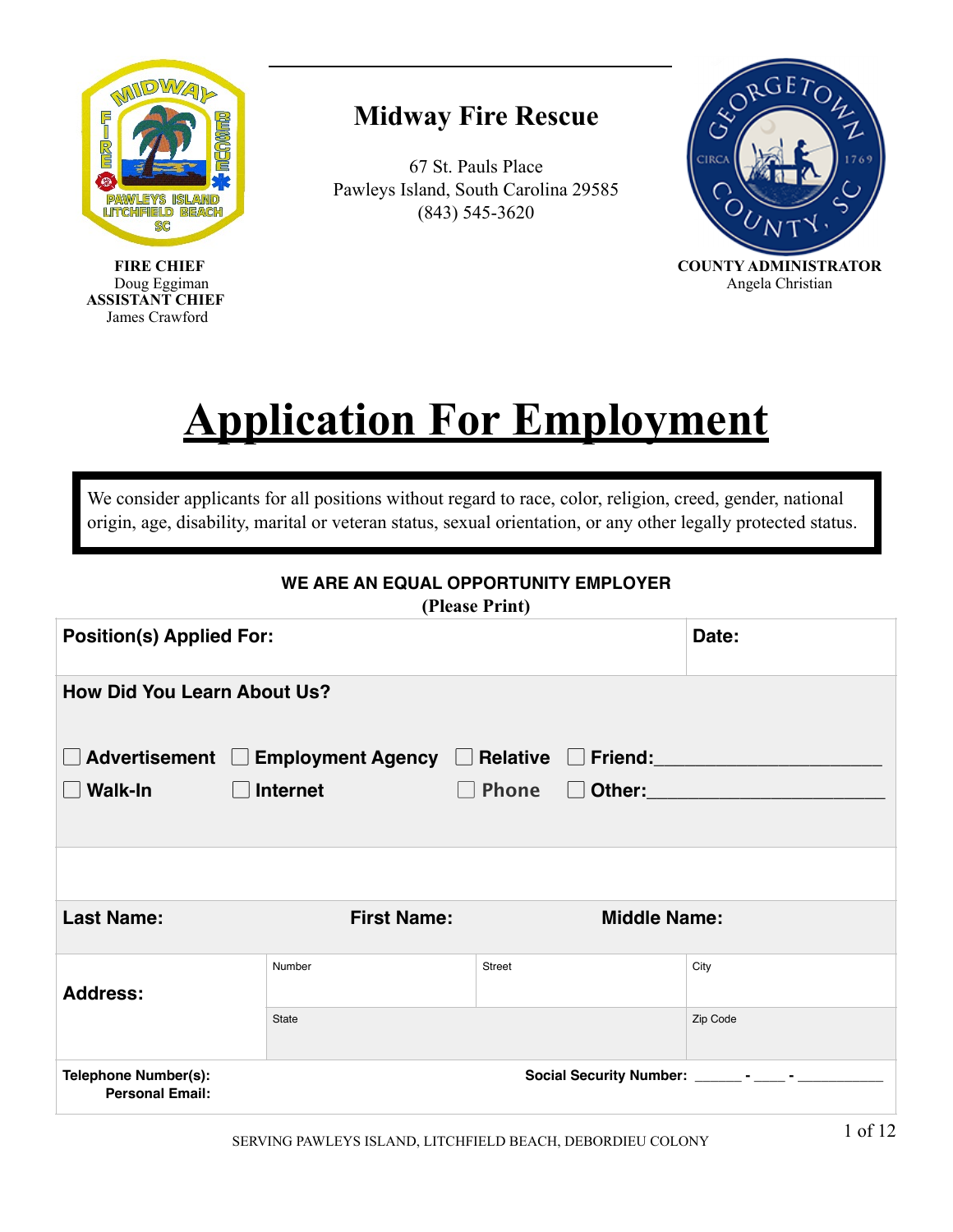

# **Midway Fire Rescue**

67 St. Pauls Place Pawleys Island, South Carolina 29585 (843) 545-3620



**FIRE CHIEF** COUNTY ADMINISTRATOR<br>Doug Eggiman Angela Christian Angela Christian

|                                                                                                                                                                                                              | <b>Standard Questions</b>                             |
|--------------------------------------------------------------------------------------------------------------------------------------------------------------------------------------------------------------|-------------------------------------------------------|
| If you are under 18 years of age, can you<br>provide required proof of your eligibility to<br>work?                                                                                                          | <b>No</b><br><b>Yes</b>                               |
| Have you ever filled an application with us<br>before?                                                                                                                                                       | <b>No</b><br>l Yes<br>If so, give date:               |
| Have you ever been employed with us<br>before?                                                                                                                                                               | <b>Yes</b><br><b>No</b><br>If so, give date:          |
| Are you currently employed?                                                                                                                                                                                  | <b>No</b><br><b>Yes</b>                               |
| May we contact your present employer?                                                                                                                                                                        | <b>No</b><br><b>Yes</b>                               |
| Are you prevented from lawfully becoming<br>employed in this country because of Visa or<br><b>Immigration Status?</b><br>ship or immigration status will be required upon employment with Midway Fire Rescue | $\Box$ Yes<br><b>No</b>                               |
| On what date would you be available to work?                                                                                                                                                                 |                                                       |
| Are you available to work: (Circle Which Apply)                                                                                                                                                              | <b>Full Time - Part Time - Shift Work - Temporary</b> |
| Are you currently on "Lay Off" status and<br>subject to recall?                                                                                                                                              | $\Box$ Yes<br>No                                      |
| Can you travel if a job requires it?                                                                                                                                                                         | $\Box$ Yes<br>$\sqcap$ No                             |
| Have you been convicted of a felony within<br>the last 10 years?                                                                                                                                             | <b>No</b><br>Yes<br>If yes, Explain:                  |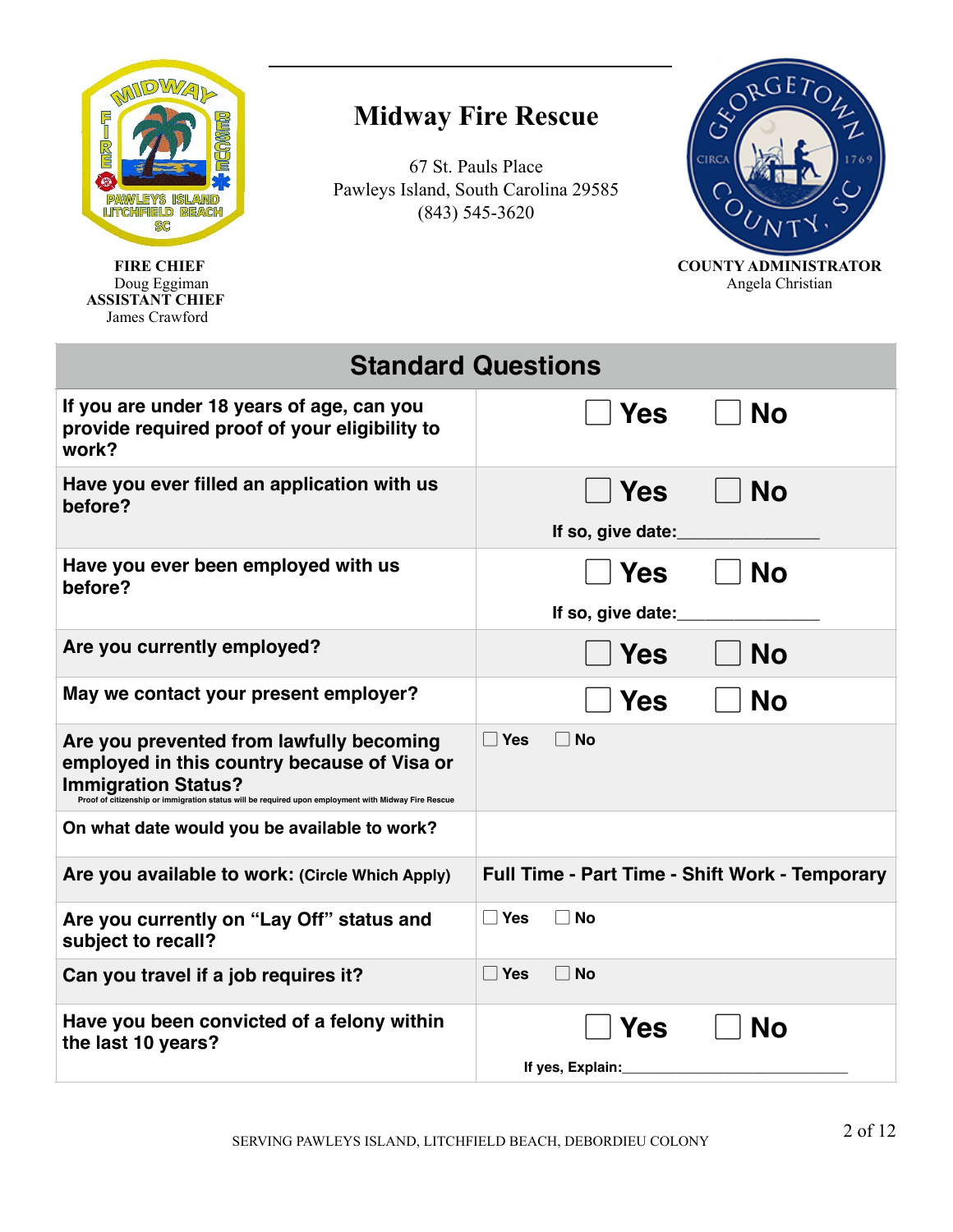

**FIRE CHIEF** COUNTY ADMINISTRATOR<br>Doug Eggiman Angela Christian Doug Eggiman and a structure of the structure of the structure of the Angela Christian and Angela Christian  **ASSISTANT CHIEF**  James Crawford

# **Midway Fire Rescue**



| <b>Education</b>                                                        |                                         |                        |                        |                                       |
|-------------------------------------------------------------------------|-----------------------------------------|------------------------|------------------------|---------------------------------------|
|                                                                         | <b>Name</b><br><b>Address of School</b> | <b>Course of Study</b> | <b>Years Completed</b> | <b>Diploma or Degree</b><br>Completed |
| <b>Elementary</b><br>Highest Grade Completed<br>(Circle)<br>12345678    |                                         |                        |                        |                                       |
| <b>High School</b><br>Highest Grade Completed<br>(Circle)<br>9 10 11 12 |                                         |                        |                        |                                       |
| <b>Undergraduate</b><br>College                                         |                                         |                        |                        |                                       |
| Graduate<br><b>Professional</b>                                         |                                         |                        |                        |                                       |
| <b>Other (Specify)</b>                                                  |                                         |                        |                        |                                       |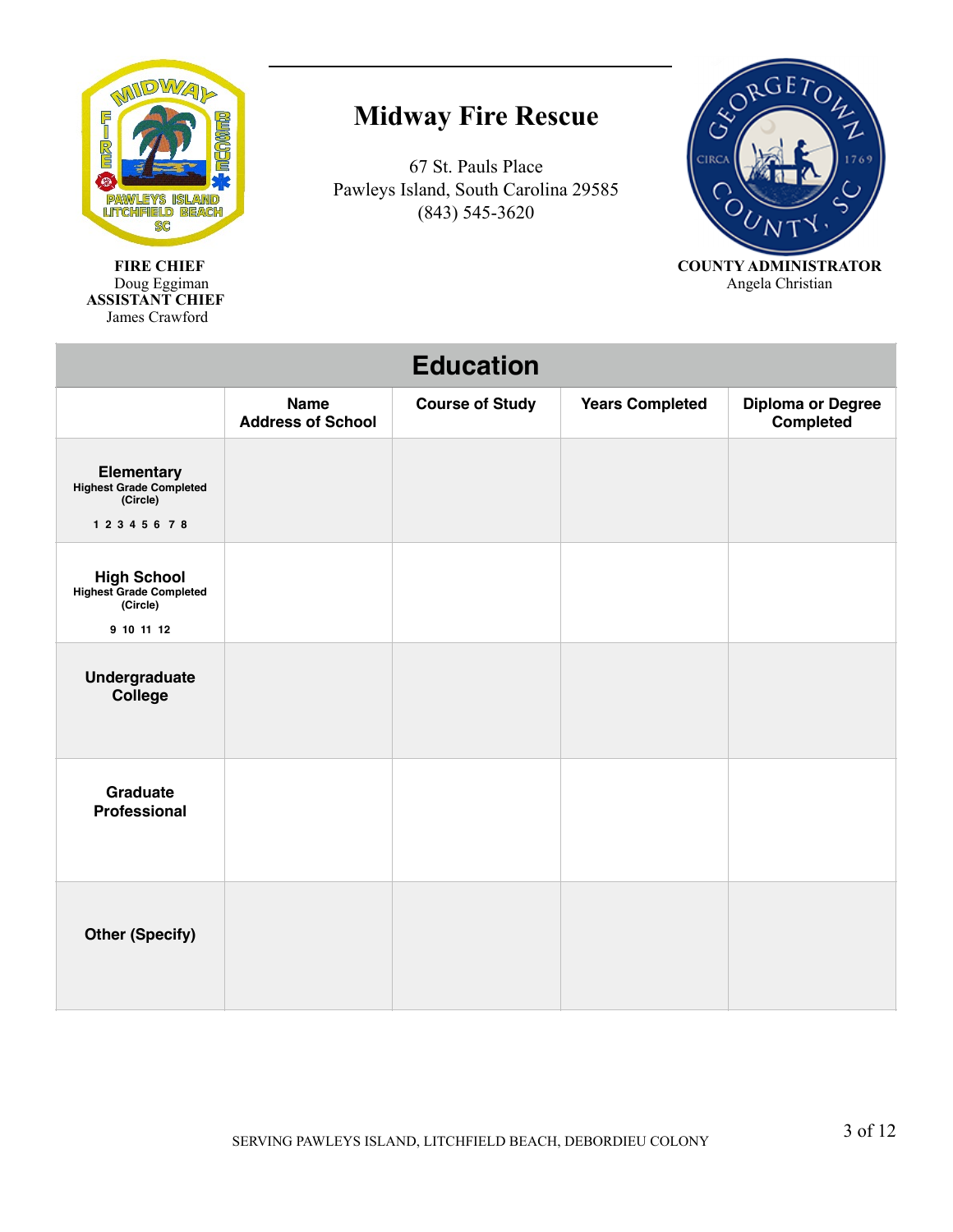

# **Midway Fire Rescue**

67 St. Pauls Place Pawleys Island, South Carolina 29585 (843) 545-3620



**FIRE CHIEF** COUNTY ADMINISTRATOR<br>Doug Eggiman Angela Christian Angela Christian

| <b>Foreign Languages</b><br>Indicate any foreign languages you can speak, read and/or write                                                     |               |                                                                                                                      |             |  |  |
|-------------------------------------------------------------------------------------------------------------------------------------------------|---------------|----------------------------------------------------------------------------------------------------------------------|-------------|--|--|
|                                                                                                                                                 | <b>FLUENT</b> | <b>GOOD</b>                                                                                                          | <b>FAIR</b> |  |  |
| <b>SPEAK</b>                                                                                                                                    |               |                                                                                                                      |             |  |  |
| <b>READ</b>                                                                                                                                     |               |                                                                                                                      |             |  |  |
| <b>WRITE</b>                                                                                                                                    |               |                                                                                                                      |             |  |  |
|                                                                                                                                                 |               | Describe any specialized training, apprenticeship, skills and extra-curricular activities. (utilizing the box below) |             |  |  |
|                                                                                                                                                 |               |                                                                                                                      |             |  |  |
| Describe any job-related training received in the United States Military. (utilizing the box below)                                             |               |                                                                                                                      |             |  |  |
|                                                                                                                                                 |               |                                                                                                                      |             |  |  |
| <b>Additional Information</b>                                                                                                                   |               |                                                                                                                      |             |  |  |
| Other Qualifications: Summarize special job related skills and qualifications from employment or other experience.<br>(utilizing the box below) |               |                                                                                                                      |             |  |  |
|                                                                                                                                                 |               |                                                                                                                      |             |  |  |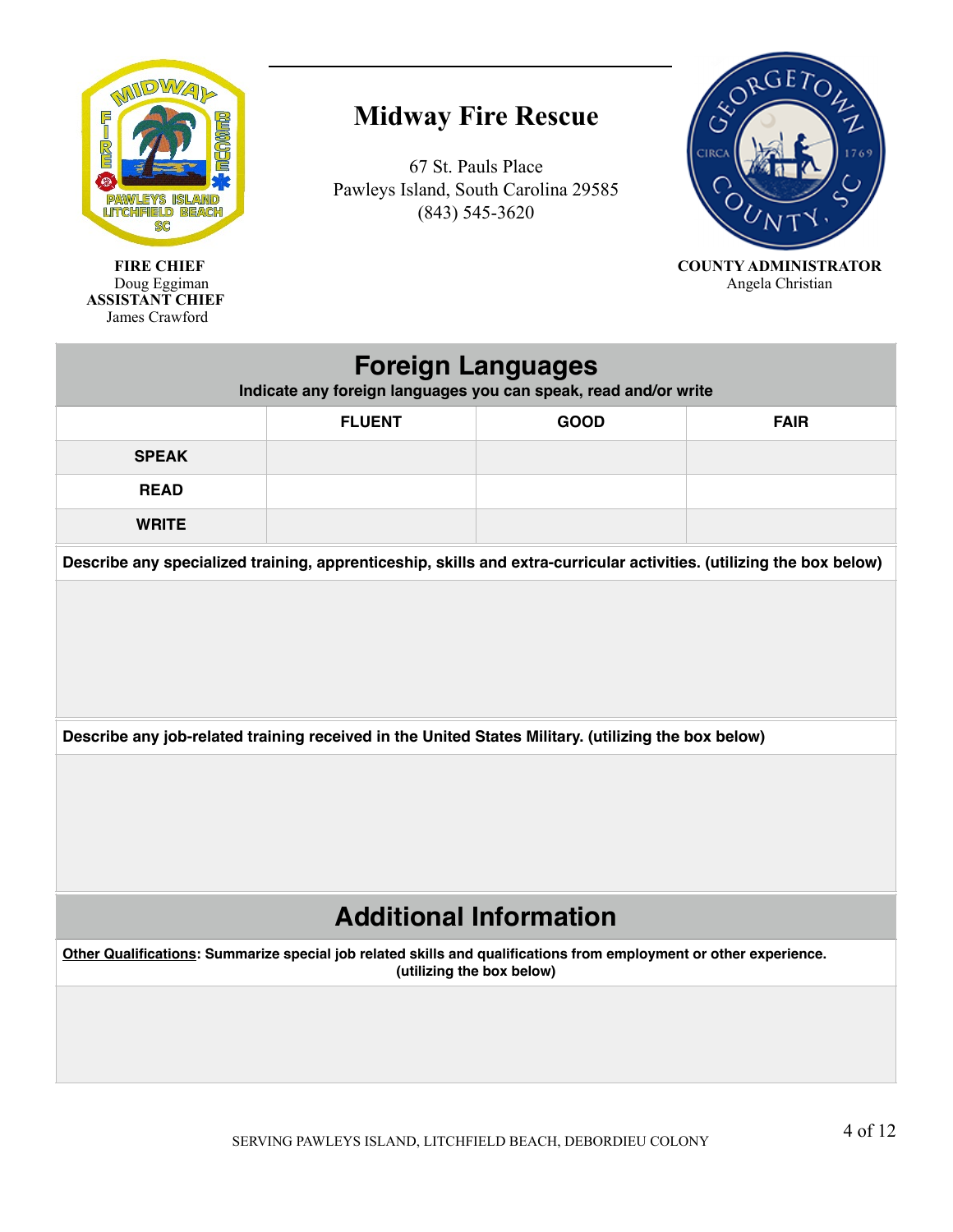

#### **Midway Fire Rescue**



| State any additional information you feel may be helpful to us in considering your application.<br>(utilizing the box below)                         |                  |  |
|------------------------------------------------------------------------------------------------------------------------------------------------------|------------------|--|
|                                                                                                                                                      |                  |  |
|                                                                                                                                                      |                  |  |
|                                                                                                                                                      |                  |  |
| Note to Applicants: DO NOT ANSWER THIS QUESTION BELOW UNLESS YOU HAVE BEEN INFORMED ABOUT<br>THE REQUIREMENTS OF THE JOB FOR WHICH YOU ARE APPLYING. |                  |  |
| Are you capable of preforming in a reasonable manner<br>the activities involved in the job or occupation for<br>which you have applied?              | No<br><b>Yes</b> |  |
| A description of the activities involved in such a job or<br>occupation is available upon request.                                                   |                  |  |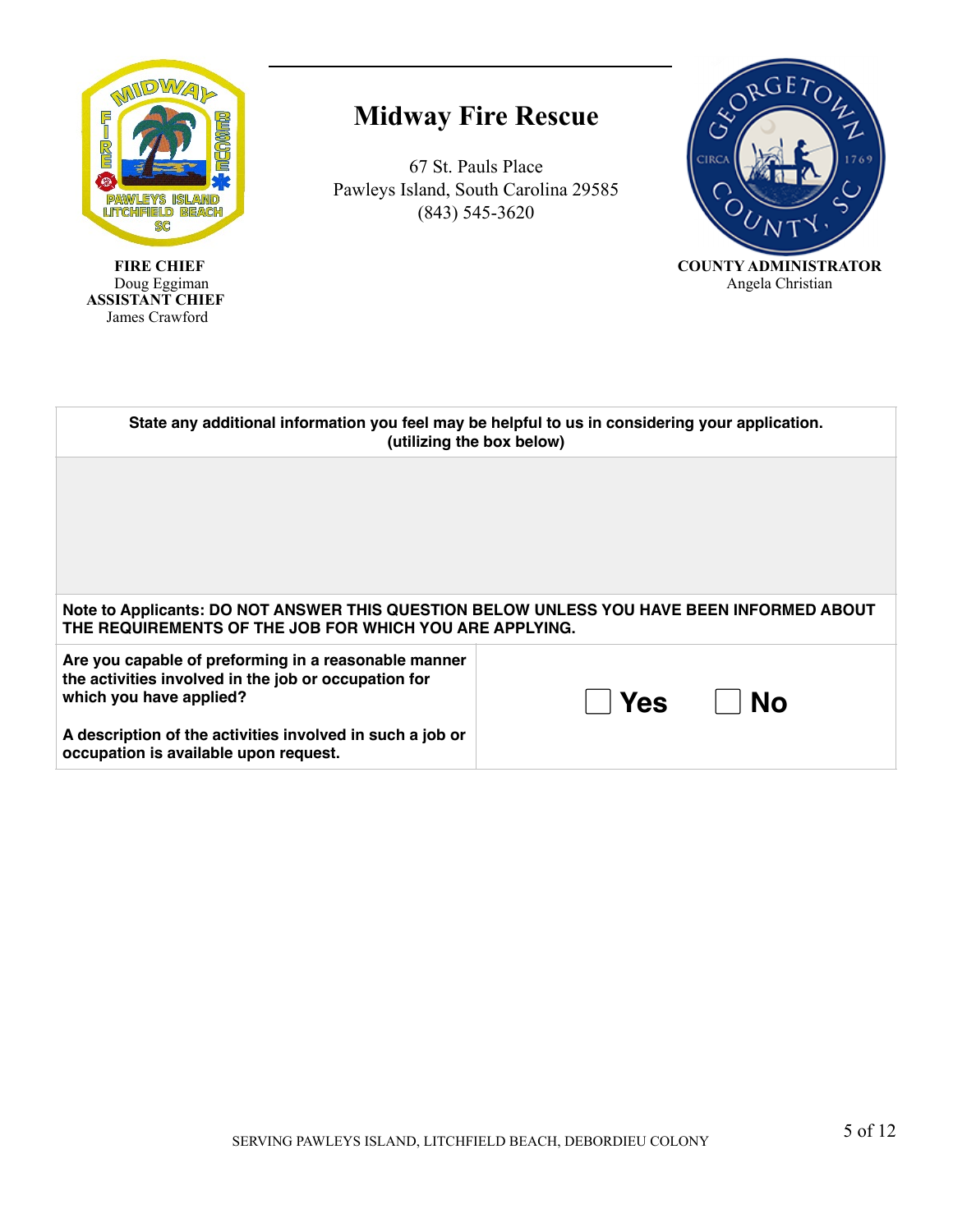

## **Midway Fire Rescue**

67 St. Pauls Place Pawleys Island, South Carolina 29585 (843) 545-3620



**FIRE CHIEF COUNTY ADMINISTRATOR**<br>Doug Eggiman Angela Christian Angela Christian

#### **References**

| <b>Last Name:</b>          | <b>First Name:</b> | <b>Middle Name:</b> |          |
|----------------------------|--------------------|---------------------|----------|
| <b>Address</b>             | Number             | <b>Street</b>       | City     |
|                            | State              |                     | Zip Code |
| <b>Telephone Number(s)</b> |                    |                     |          |

| <b>Last Name:</b>          | <b>First Name:</b> | <b>Middle Name:</b> |          |
|----------------------------|--------------------|---------------------|----------|
| <b>Address</b>             | Number             | Street              | City     |
|                            | State              |                     | Zip Code |
| <b>Telephone Number(s)</b> |                    |                     |          |

| <b>Last Name:</b>          | <b>First Name:</b> | <b>Middle Name:</b> |          |
|----------------------------|--------------------|---------------------|----------|
| <b>Address</b>             | Number             | Street              | City     |
|                            | State              |                     | Zip Code |
| <b>Telephone Number(s)</b> |                    |                     |          |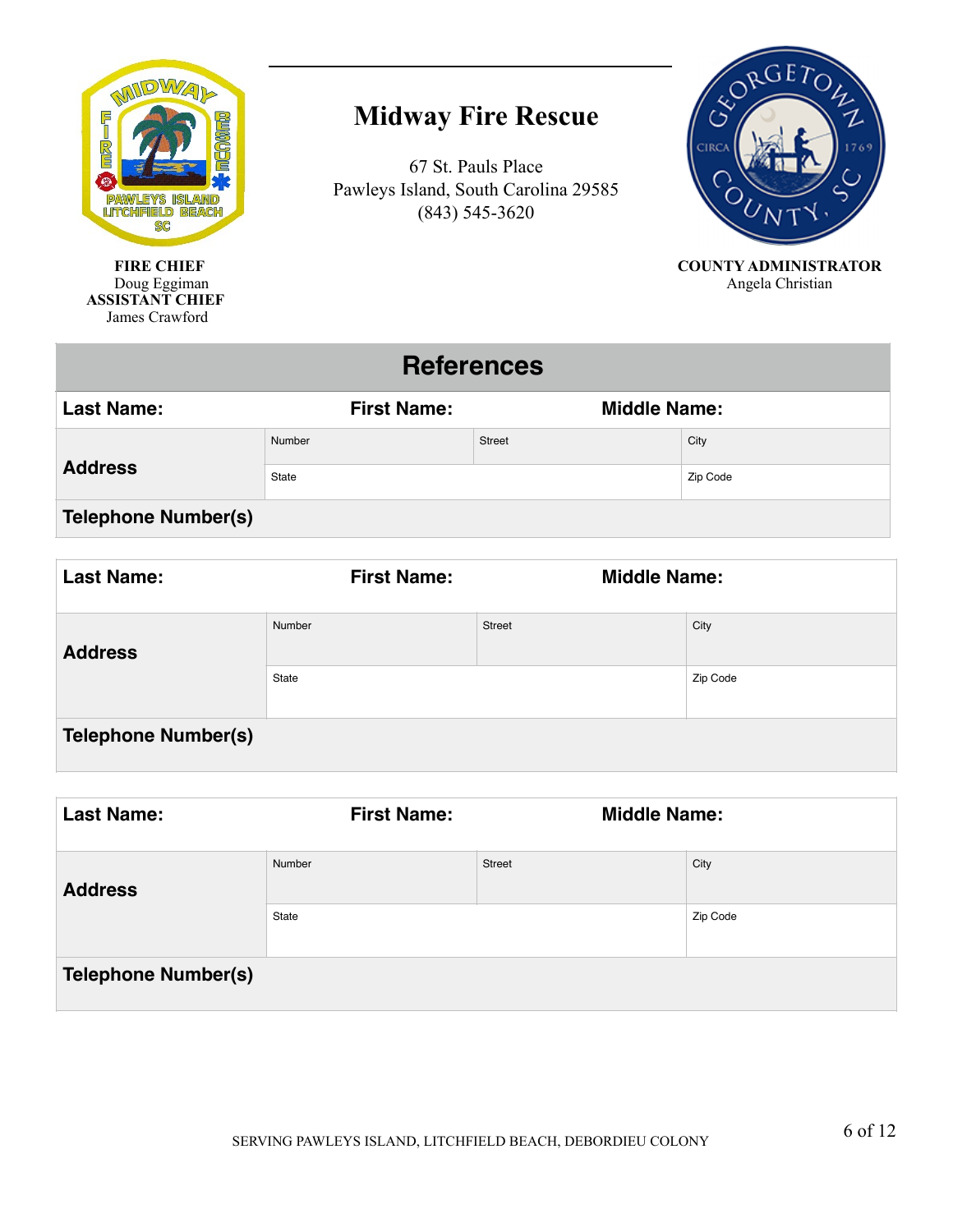

### **Midway Fire Rescue**



| <b>Last Name:</b>          | <b>First Name:</b><br><b>Middle Name:</b> |               |          |
|----------------------------|-------------------------------------------|---------------|----------|
| <b>Address</b>             | Number                                    | <b>Street</b> | City     |
|                            | State                                     |               | Zip Code |
| <b>Telephone Number(s)</b> |                                           |               |          |

| <b>FOR PERSONNEL DEPARTMENT USE ONLY</b> |                       |  |  |
|------------------------------------------|-----------------------|--|--|
| Position(s) Applied For IS Open:         | $\vert$ Yes<br>    No |  |  |
| Position(s) Considered For:              |                       |  |  |
| Date:                                    |                       |  |  |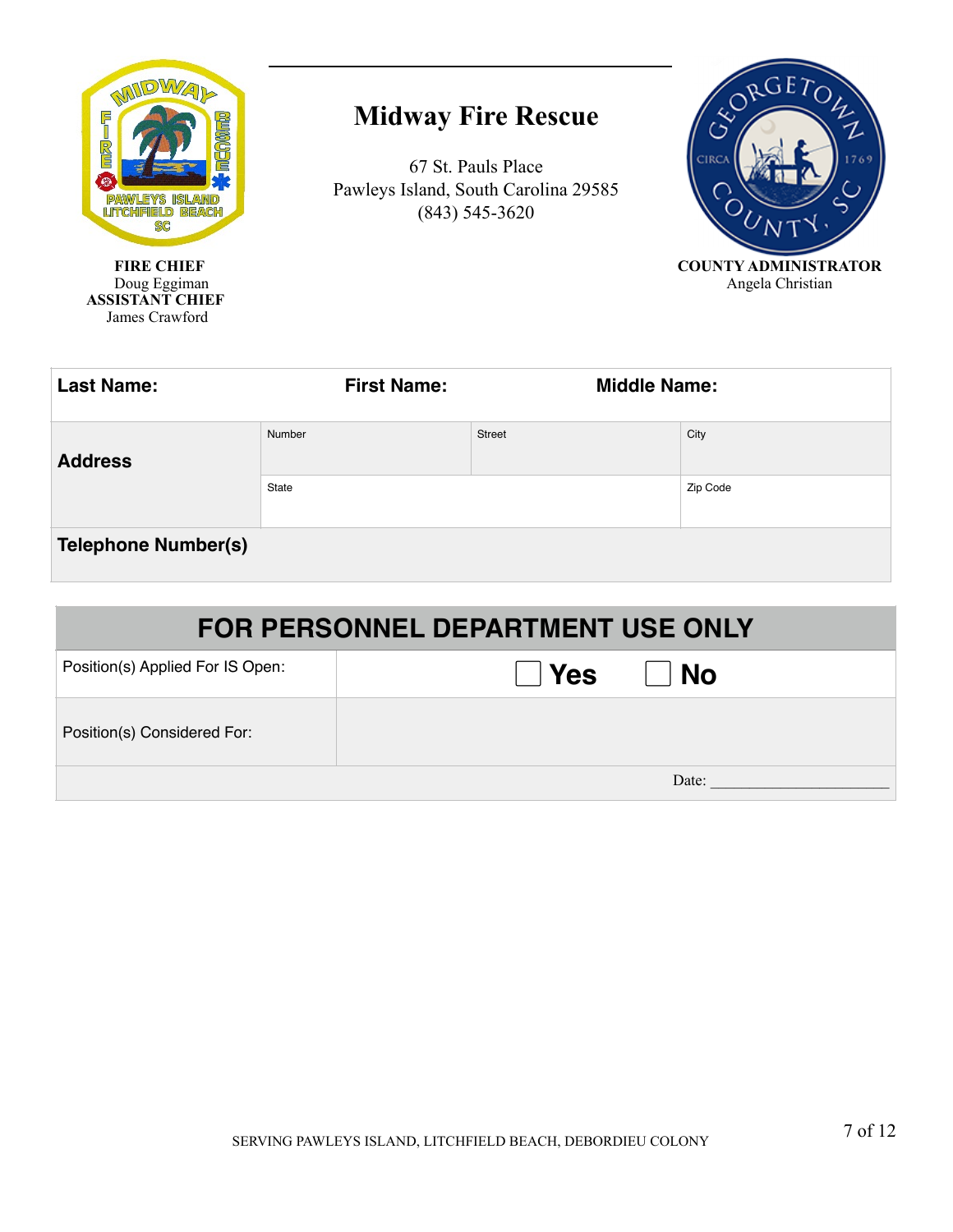

# **Midway Fire Rescue**



| <b>Employer</b>            | <b>Dates Employed</b>   | <b>Work Performed</b>                               |  |
|----------------------------|-------------------------|-----------------------------------------------------|--|
|                            | From:<br>To:            |                                                     |  |
| <b>Job Title</b>           | <b>Supervisors Name</b> | <b>Hourly Rate/Salary</b><br><b>Starting: Final</b> |  |
| <b>Reason for Leaving:</b> |                         |                                                     |  |

| <b>Address</b>             | Number       | Street | City     |
|----------------------------|--------------|--------|----------|
|                            | <b>State</b> |        | Zip Code |
| <b>Telephone Number(s)</b> |              |        |          |

| <b>Employer</b>            | <b>Dates Employed</b>   | <b>Work Performed</b>                               |  |
|----------------------------|-------------------------|-----------------------------------------------------|--|
|                            | From:<br>To:            |                                                     |  |
| <b>Job Title</b>           | <b>Supervisors Name</b> | <b>Hourly Rate/Salary</b><br><b>Starting: Final</b> |  |
| <b>Reason for Leaving:</b> |                         |                                                     |  |

| <b>Address</b>             | Number | <b>Street</b> | City     |
|----------------------------|--------|---------------|----------|
|                            | State  |               | Zip Code |
| <b>Telephone Number(s)</b> |        |               |          |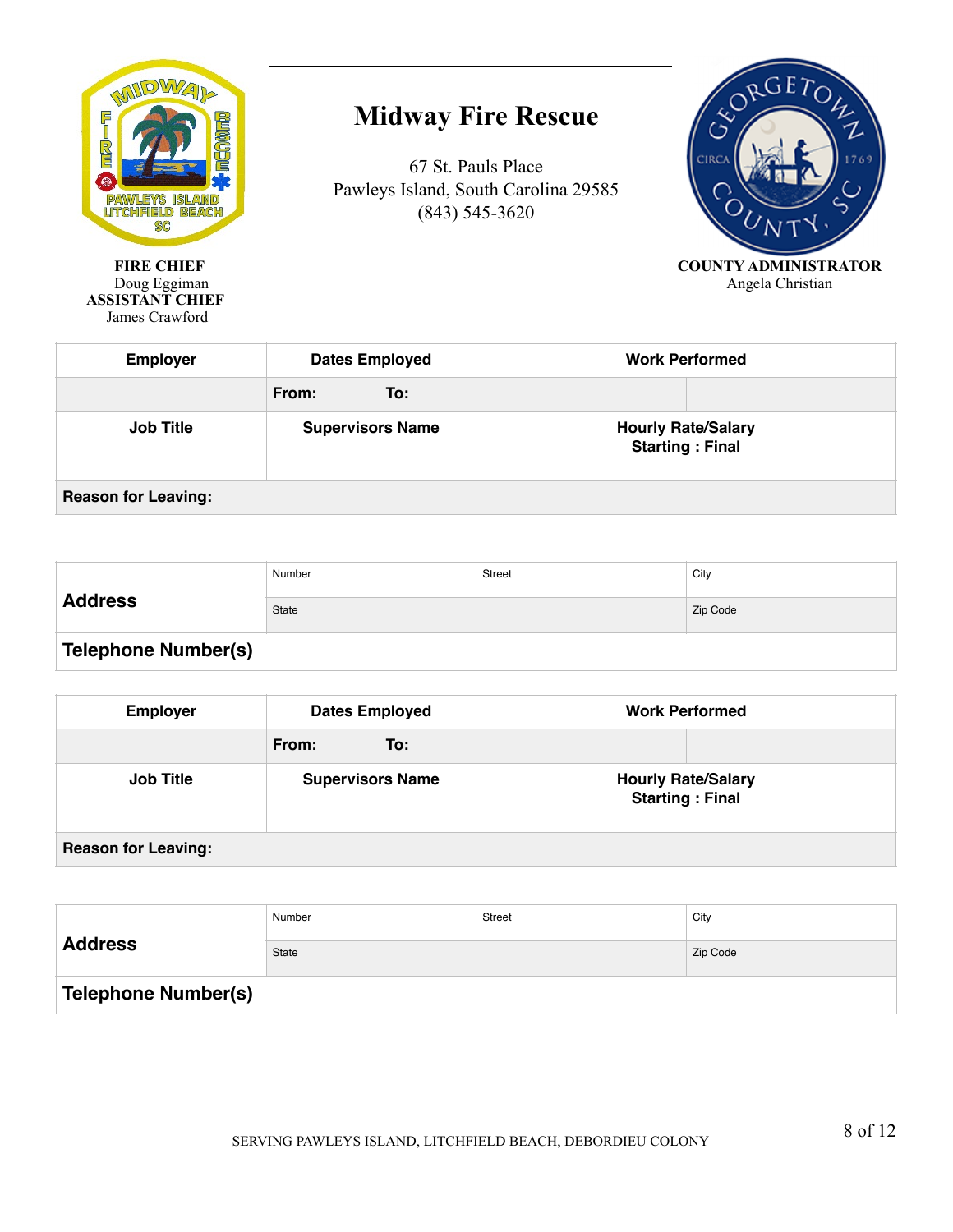

# **Midway Fire Rescue**

67 St. Pauls Place Pawleys Island, South Carolina 29585 (843) 545-3620



**FIRE CHIEF COUNTY ADMINISTRATOR**<br>Doug Eggiman Angela Christian Angela Christian

| <b>Employer</b>            | <b>Dates Employed</b>   | <b>Work Performed</b>                               |  |
|----------------------------|-------------------------|-----------------------------------------------------|--|
|                            | From:<br>To:            |                                                     |  |
| <b>Job Title</b>           | <b>Supervisors Name</b> | <b>Hourly Rate/Salary</b><br><b>Starting: Final</b> |  |
| <b>Reason for Leaving:</b> |                         |                                                     |  |

#### **If you need additional space, please continue on a separate sheet of paper.**

| <b>Address</b>             | Number | Street | City     |
|----------------------------|--------|--------|----------|
|                            | State  |        | Zip Code |
| <b>Telephone Number(s)</b> |        |        |          |

| <b>Employer</b>            | <b>Dates Employed</b>   | <b>Work Performed</b>                               |  |
|----------------------------|-------------------------|-----------------------------------------------------|--|
|                            | From:<br>To:            |                                                     |  |
| <b>Job Title</b>           | <b>Supervisors Name</b> | <b>Hourly Rate/Salary</b><br><b>Starting: Final</b> |  |
| <b>Reason for Leaving:</b> |                         |                                                     |  |

| <b>Address</b>      | Number       | <b>Street</b> | City     |
|---------------------|--------------|---------------|----------|
|                     | <b>State</b> |               | Zip Code |
| Telephone Number(s) |              |               |          |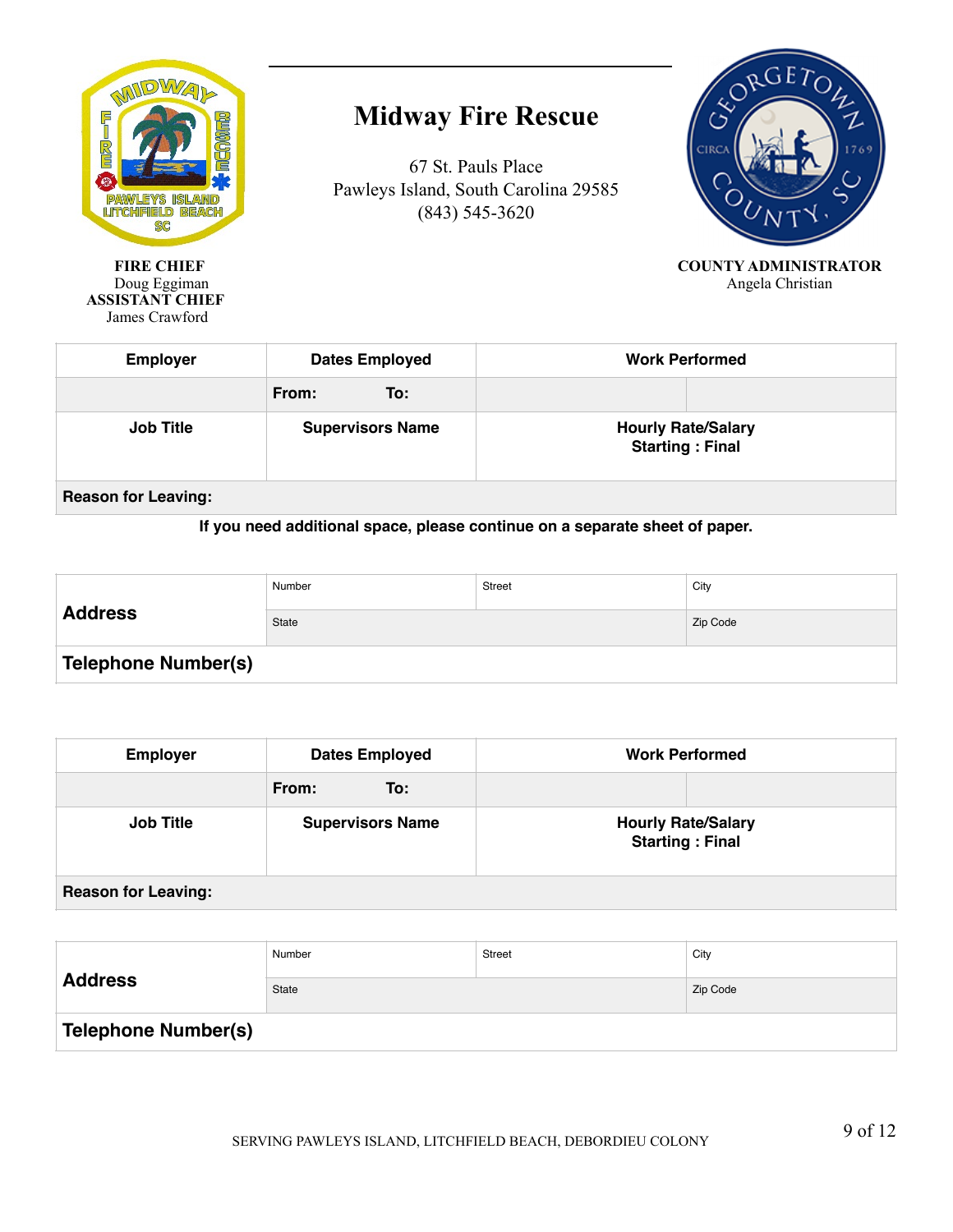

#### **Midway Fire Rescue**

67 St. Pauls Place Pawleys Island, South Carolina 29585 (843) 545-3620



Doug Eggiman Angela Christian Angela Christian

#### **List Professional, Trade, Business or Civic Activities and Offices**

**You may exclude membership which would reveal gender, race, religion, national origin, age, ancestry, disability or other protected status.**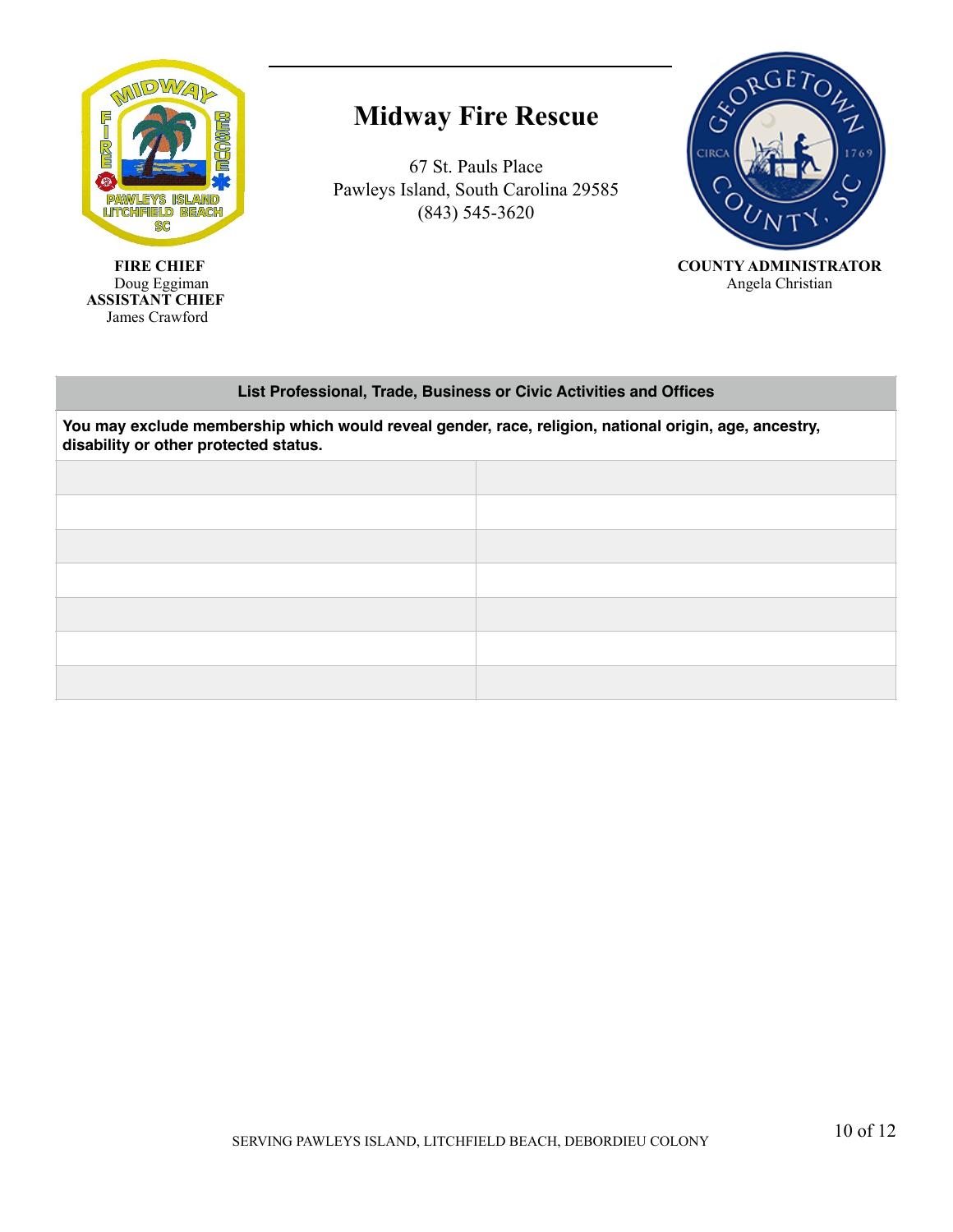

 **ASSISTANT CHIEF**  James Crawford

# **Midway Fire Rescue**

67 St. Pauls Place Pawleys Island, South Carolina 29585 (843) 545-3620



 **FIRE CHIEF COUNTY ADMINISTRATOR** Doug Eggiman Angela Christian Angela Christian

#### **Applicants Statement**

**I certify that answers given herein are true and complete to the best of my knowledge.** 

**I authorize investigation of all statements contained in this application for employment as may be necessary in arriving at an employment decision.**

**This application for employment shall be considered active for a period of time not to exceed 90 days. Any applicant wishing to be considered for employment beyond this time period should inquire as to whether or not applications are being accepted at that time.**

**I hereby understand and acknowledge that, unless otherwise defined by applicable law, any employment relationship with this organization is of an "at will" nature, which means that the Employee may resign at any time and the Employer may discharge Employee at any time with or without cause. It is further understood that this "at will" employment relationship may not be changed by any written document or by conduct unless such change is specifically acknowledged in writing by an authorized executive of Georgetown County.**

**In the event of employment, I understand that false or misleading information given in my application or interview(s) may result in discharge. I understand, also, that I am required to abide by all rules and regulations of the Employer.**

Signature of Applicant: \_\_\_\_\_\_\_\_\_\_\_\_\_\_\_\_\_\_\_\_\_\_\_\_\_\_\_\_\_\_\_\_\_\_ Date: